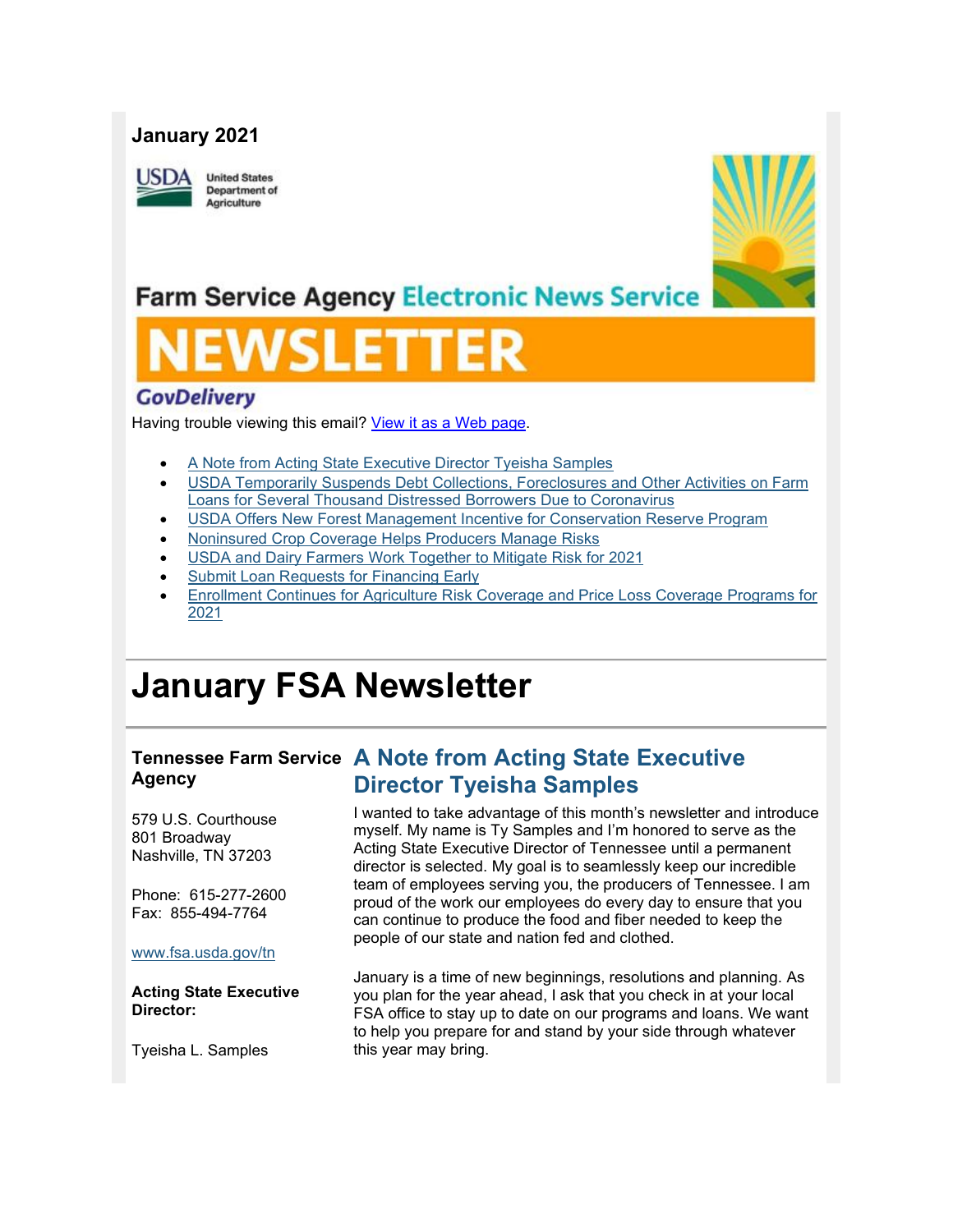#### **State Committee:**

Steve Officer, Chair Daryl Brown Charlotte Kelly Renea Jones Rogers Brian Flowers

Deepest Regards,

Tyeisha (Ty) L. Samples

Acting, Tennessee State Executive Director

To find contact information for your local office go to www.fsa.usda.gov/tn

## **USDA Temporarily Suspends Debt Collections, Foreclosures and Other Activities on Farm Loans for Several Thousand Distressed Borrowers Due to Coronavirus**

Due to the national public health emergency caused by coronavirus disease 2019 (COVID-19), the U.S. Department of Agriculture today announced the temporary suspension of past-due debt collections and foreclosures for distressed borrowers under the Farm Storage Facility Loan and the Direct Farm Loan programs administered by the Farm Service Agency (FSA).

USDA will temporarily suspend non-judicial foreclosures, debt offsets or wage garnishments, and referring foreclosures to the Department of Justice. USDA will work with the U.S. Attorney's Office to stop judicial foreclosures and evictions on accounts that were previously referred to the Department of Justice. Additionally, USDA has extended deadlines for producers to respond to loan servicing actions, including loan deferral consideration for financially distressed and delinquent borrowers. In addition, for the Guaranteed Loan program, flexibilities have been made available to lenders to assist in servicing their customers.

Today's announcement by USDA expands previous actions undertaken by the Department to lessen financial hardship. According to USDA data, more than 12,000 borrowers—approximately 10% of all borrowers—are eligible for the relief announced today. Overall, FSA lends to more than 129,000 farmers, ranchers and producers.

The temporary suspension is in place until further notice and is expected to continue while the national COVID-19 disaster declaration is in place.

USDA's Farm Service Agency provides several different loans for producers, which fall under two main categories:

- Guaranteed loans are made and serviced by commercial lenders, such as banks, the Farm Credit System, credit unions and other non-traditional lenders. FSA guarantees the lender's loan against loss, up to 95%.
- Direct loans are made and serviced by FSA using funds from the federal government.

The most common loan types are Farm Ownership, Farm Operating and Farm Storage Facility Loans, with Microloans for each: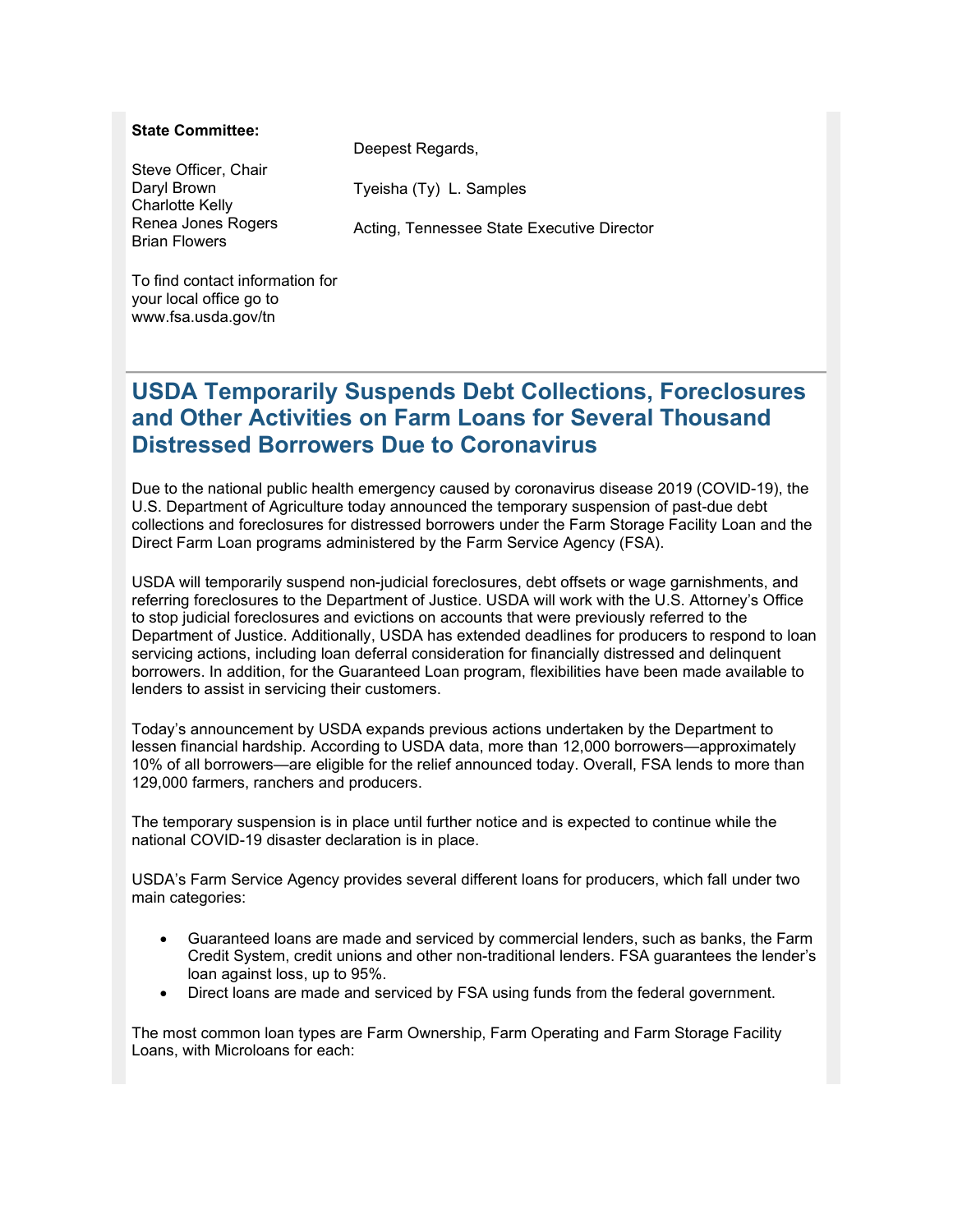- Farm Ownership: Helps producers purchase or enlarge a farm or ranch, construct a new or improve an existing farm or ranch building, pay closing costs and pay for soil and water conservation and protection.
- Farm Operating: Helps producers purchase livestock and equipment and pay for minor real estate repairs and annual operating expenses.
- Farm Storage Facility Loans are made directly to producers for the construction of cold or dry storage and includes handling equipment and mobile storage such as refrigerated trucks.
- Microloans: Direct Farm Ownership, Operating Loans and Farm Storage Facility Loans have a shortened application process and reduced paperwork designed to meet the needs of smaller, non-traditional and niche-type operations.

### **Contact FSA**

FSA encourages producers to contact their county office to discuss these programs and temporary changes to farm loan deadlines and the loan servicing options available. For Service Center contact information, visit [farmers.gov/coronavirus.](https://www.farmers.gov/coronavirus?utm_medium=email&utm_source=govdelivery) For servicing information, access [farmers.gov.](https://www.farmers.gov/?utm_medium=email&utm_source=govdelivery)

## **USDA Offers New Forest Management Incentive for Conservation Reserve Program**

The U.S. Department of Agriculture (USDA) is making available \$12 million to forest landowners enrolled in the Conservation Reserve Program (CRP) who want to implement healthy forest management practices. Producers can now signup for the Forest Management Incentive (FMI), which provides incentives to landowners with land in CRP to encourage proper tree thinning and other practices.

Right now, less than 10% of land currently enrolled in CRP is dedicated to forestland. But these nearly 2 million acres of CRP forestland, if properly managed, can have enormous benefits for natural resources by reducing soil erosion, protecting water quality, increasing water quantity and diversifying local farm operations and rural economies.

Only landowners and agricultural producers with active CRP contracts involving forest cover can enroll. This does not include active CRP contracts that expire within two years. Existing CRP participants interested in tree thinning and prescribed burning must comply with the standards and specifications established in their CRP contract.

CRP participants receive the incentive payment once tree thinning and other authorized forest management practices are completed.

The incentive payment is the lower of these two options:

- The actual cost of completing the practice; or
- 75% of the payment rate offered by USDA's Natural Resources Conservation Service (NRCS), if the practice is offered through NRCS conservation programs.

#### **More on CRP**

Signed into law in 1985, CRP is one of the largest private-lands conservation programs in the United States. It was originally intended primarily to control soil erosion and potentially stabilize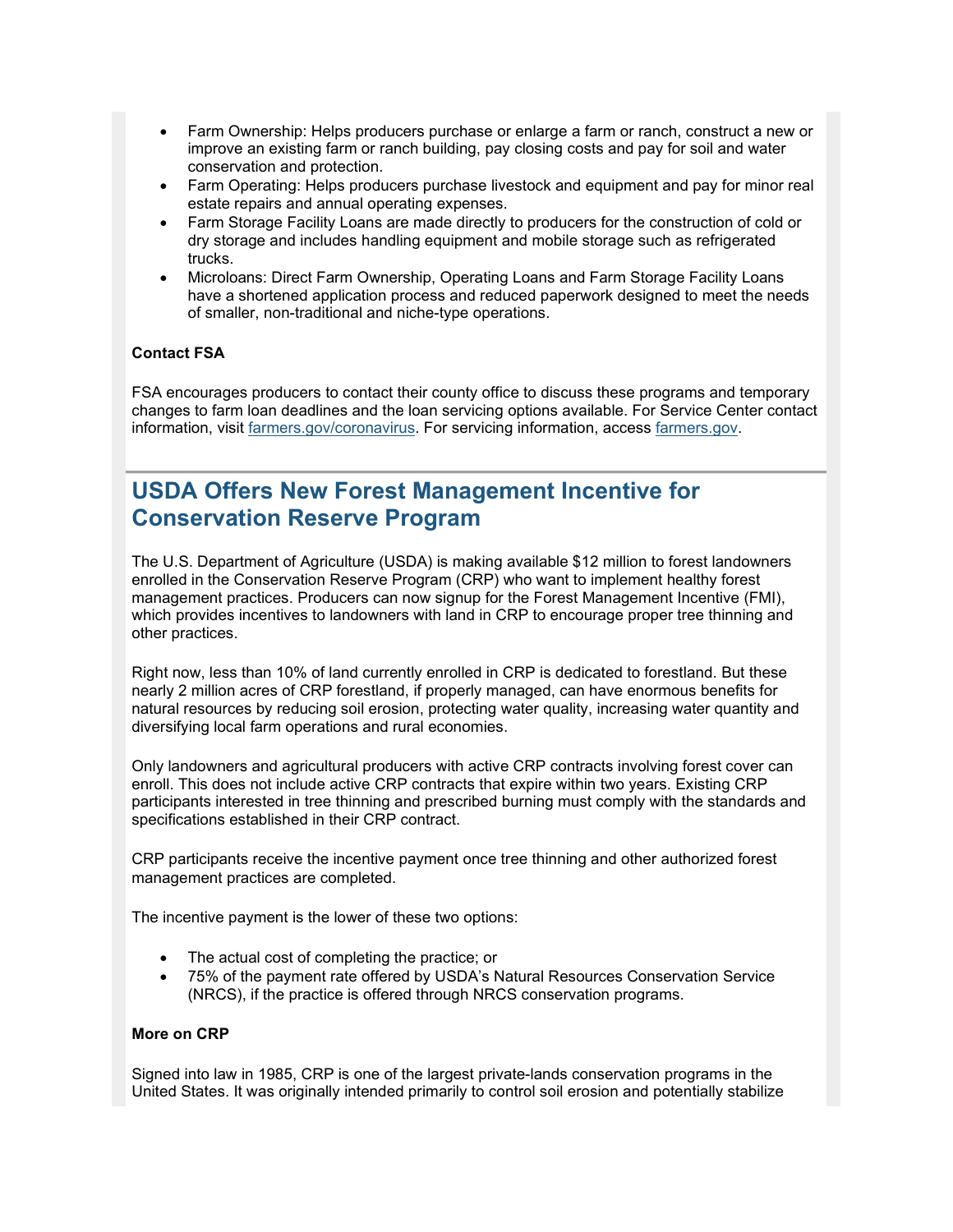commodity prices by taking marginal lands out of production. The program has evolved over the years, providing many conservation and economic benefits. The program marks its 35-year anniversary this month. Program successes include:

- Preventing more than 9 billion tons of soil from eroding, which is enough soil to fill 600 million dump trucks.
- Reducing nitrogen and phosphorous runoff relative to annually tilled cropland by 95% and 85%, respectively.
- Sequestering an annual average of 49 million tons of greenhouse gases, equal to taking 9 million cars off the road.
- Creating more than 3 million acres of restored wetlands while protecting more than 175,000 stream miles with riparian forest and grass buffers, which is enough to go around the world seven times.
- Benefiting bees and other pollinators and increasing populations of ducks, pheasants, turkey, bobwhite quail, prairie chickens, grasshopper sparrows and many other birds.

#### **More Information**

CRP signup begins today, January 19, 2021. FSA will announce deadline later this year. Interested producers should contact their [local FSA county office.](https://www.farmers.gov/service-center-locator?utm_medium=email&utm_source=govdelivery)

All USDA Service Centers are open for business, including some that are open to visitors to conduct business in person by appointment only. All Service Center visitors wishing to conduct business with the FSA, NRCS, or any other Service Center agency should call ahead and schedule an appointment. Service Centers that are open for appointments will pre-screen visitors based on health concerns or recent travel, and visitors must adhere to social distancing guidelines. Visitors are required to wear a face covering during their appointment. Field work will continue with appropriate social distancing. Our program delivery staff will be in the office, and they will be working with our producers in office, by phone, and using online tools. More information can be found at [farmers.gov/coronavirus.](https://gcc02.safelinks.protection.outlook.com/?data=02%7C01%7C%7C678e3f637f0141c56a8a08d86a0b0a6e%7Ced5b36e701ee4ebc867ee03cfa0d4697%7C0%7C0%7C637375942935598819&reserved=0&sdata=vhnWb5I7oGyEMJDch%2FpMe0OMOkpyvlpJKKnSmUkHg2M%3D&url=http%3A%2F%2Fwww.farmers.govcoronavirus%2F&utm_medium=email&utm_source=govdelivery)

## **Noninsured Crop Coverage Helps Producers Manage Risks**

The Farm Service Agency's (FSA) Noninsured Crop Disaster Assistance Program (NAP) helps you manage risk through coverage for both crop losses and crop planting that was prevented due to natural disasters. The eligible or "noninsured" crops include agricultural commodities not covered by federal crop insurance.

*You must be enrolled in the program and have purchased coverage for the eligible crop* **in the crop year in which the loss incurred** *to receive program benefits following a qualifying natural disaster.*

#### **NAP Buy-Up Coverage Option**

NAP offers higher levels of coverage, from 50 to 65 percent of expected production in 5 percent increments, at 100 percent of the average market price. Buy-up levels of NAP coverage are available if the producer can show at least one year of previously successfully growing the crop for which coverage is being requested.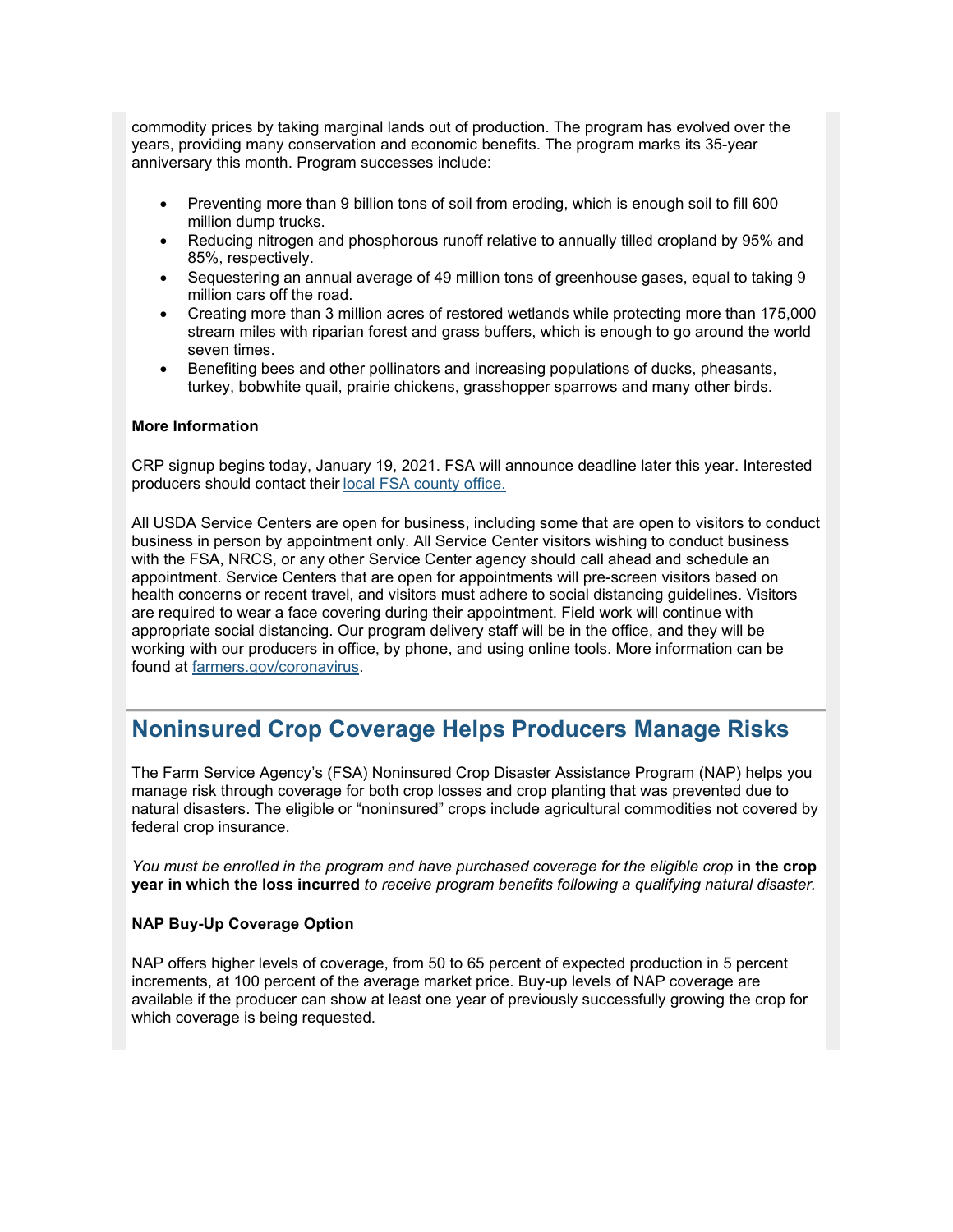Producers of organics and crops marketed directly to consumers also may exercise the "buy-up" option to obtain NAP coverage of 100 percent of the average market price at the coverage levels of between 50 and 65 percent of expected production.

NAP basic coverage is available at 55 percent of the average market price for crop losses that exceed 50 percent of expected production.

Buy-up coverage is not available for crops intended for grazing.

#### **NAP Service Fees**

For all coverage levels, the NAP service fee is the lesser of \$325 per crop or \$825 per producer per county, not to exceed a total of \$1,950 for a producer with farming interests in multiple counties.

#### **NAP Enhancements for Qualified Military Veterans**

Qualified veteran farmers or ranchers are eligible for a service fee waiver and premium reduction, if the NAP applicant meets certain eligibility criteria.

Beginning, limited resource and targeted underserved farmers or ranchers remain eligible for a waiver of NAP service fees and premium reduction when they file form CCC-860, "*Socially Disadvantaged, Limited Resource and Beginning Farmer or Rancher Certification.*"

For NAP application, eligibility and related program information, contact your local USDA Service Center or visit [fsa.usda.gov/nap.](http://www.fsa.usda.gov/nap?utm_medium=email&utm_source=govdelivery)

## **USDA and Dairy Farmers Work Together to Mitigate Risk for 2021**

In an unprecedented year, USDA staff and dairy producers across the country worked together to protect dairy operations for the 2021 production year under USDA's risk management program options – the [Dairy Margin Coverage](https://gcc02.safelinks.protection.outlook.com/?data=04%7C01%7C%7C8b89667300a341bb5f7b08d8b95eb713%7Ced5b36e701ee4ebc867ee03cfa0d4697%7C0%7C0%7C637463163736704569%7CUnknown%7CTWFpbGZsb3d8eyJWIjoiMC4wLjAwMDAiLCJQIjoiV2luMzIiLCJBTiI6Ik1haWwiLCJXVCI6Mn0%3D%7C1000&reserved=0&sdata=x4uO9dA8hCD15%2BICk3Ca7mqMc%2BsdTZue4oVYhKOQPrg%3D&url=https%3A%2F%2Fwww.fsa.usda.gov%2Fprograms-and-services%2Fdairy-margin-coverage-program%2Findex%3Futm_medium%3Demail%26utm_source%3Dgovdelivery&utm_medium=email&utm_source=govdelivery) (DMC), [Dairy Revenue Protection](https://gcc02.safelinks.protection.outlook.com/?data=04%7C01%7C%7C8b89667300a341bb5f7b08d8b95eb713%7Ced5b36e701ee4ebc867ee03cfa0d4697%7C0%7C0%7C637463163736704569%7CUnknown%7CTWFpbGZsb3d8eyJWIjoiMC4wLjAwMDAiLCJQIjoiV2luMzIiLCJBTiI6Ik1haWwiLCJXVCI6Mn0%3D%7C1000&reserved=0&sdata=ERy%2BCWHe5kCwPcG4Tey9AefiMF1oYz4r8zNeeFT3Zz8%3D&url=https%3A%2F%2Fwww.rma.usda.gov%2Fen%2FFact-Sheets%2FNational-Fact-Sheets%2FDairy-Revenue-Protection%3Futm_medium%3Demail%26utm_source%3Dgovdelivery&utm_medium=email&utm_source=govdelivery) (DRP), and [Livestock Gross](https://gcc02.safelinks.protection.outlook.com/?data=04%7C01%7C%7C8b89667300a341bb5f7b08d8b95eb713%7Ced5b36e701ee4ebc867ee03cfa0d4697%7C0%7C0%7C637463163736714524%7CUnknown%7CTWFpbGZsb3d8eyJWIjoiMC4wLjAwMDAiLCJQIjoiV2luMzIiLCJBTiI6Ik1haWwiLCJXVCI6Mn0%3D%7C1000&reserved=0&sdata=GG83pL6iZgxie4hkucjy2ya%2Fdc%2BXrTaRWvzZf5LaHsg%3D&url=https%3A%2F%2Fwww.rma.usda.gov%2FNews-Room%2FFrequently-Asked-Questions%2FLivestock-Gross-Margin---Dairy%3Futm_medium%3Demail%26utm_source%3Dgovdelivery&utm_medium=email&utm_source=govdelivery)  [Margin for Dairy Cattle](https://gcc02.safelinks.protection.outlook.com/?data=04%7C01%7C%7C8b89667300a341bb5f7b08d8b95eb713%7Ced5b36e701ee4ebc867ee03cfa0d4697%7C0%7C0%7C637463163736714524%7CUnknown%7CTWFpbGZsb3d8eyJWIjoiMC4wLjAwMDAiLCJQIjoiV2luMzIiLCJBTiI6Ik1haWwiLCJXVCI6Mn0%3D%7C1000&reserved=0&sdata=GG83pL6iZgxie4hkucjy2ya%2Fdc%2BXrTaRWvzZf5LaHsg%3D&url=https%3A%2F%2Fwww.rma.usda.gov%2FNews-Room%2FFrequently-Asked-Questions%2FLivestock-Gross-Margin---Dairy%3Futm_medium%3Demail%26utm_source%3Dgovdelivery&utm_medium=email&utm_source=govdelivery) (LGM) programs. Recent enrollment data for these programs indicate that dairy operations are proactively managing their risk.

#### **Dairy Margin Coverage**

Administered by USDA's [Farm Service Agency,](https://gcc02.safelinks.protection.outlook.com/?data=04%7C01%7C%7C8b89667300a341bb5f7b08d8b95eb713%7Ced5b36e701ee4ebc867ee03cfa0d4697%7C0%7C0%7C637463163736714524%7CUnknown%7CTWFpbGZsb3d8eyJWIjoiMC4wLjAwMDAiLCJQIjoiV2luMzIiLCJBTiI6Ik1haWwiLCJXVCI6Mn0%3D%7C1000&reserved=0&sdata=5SkYcA43EU1Mn7KSH1ftywZvU2JRxHoG0%2Fyeek9mGPw%3D&url=https%3A%2F%2Fwww.fsa.usda.gov%2F%3Futm_medium%3Demail%26utm_source%3Dgovdelivery&utm_medium=email&utm_source=govdelivery) DMC offers protection to dairy producers when the difference between the all-milk price and the average feed price (the margin) falls below a certain dollar amount selected by the producer.

Nearly three-quarters of all U.S. dairy operations with established production history are enrolled in DMC for the 2021 program year. Compared with 2020 enrollment of 13,532 operations, participation for 2021 increased to cover nearly 18,500 operations nationwide – meaning an additional 4,900 dairy operations recognized the value of DMC to their bottom line.

This enrollment success is a testament to the value of DMC to dairy operations. DMC is a cashflowfriendly program that offers enrolled operations the option to select a \$4.00 catastrophic level of coverage with no premium fee or elect to buy up coverage. The premium on buy-up coverage is based on margin triggers between \$4.50 and \$9.50 on 5 to 95% of established production history.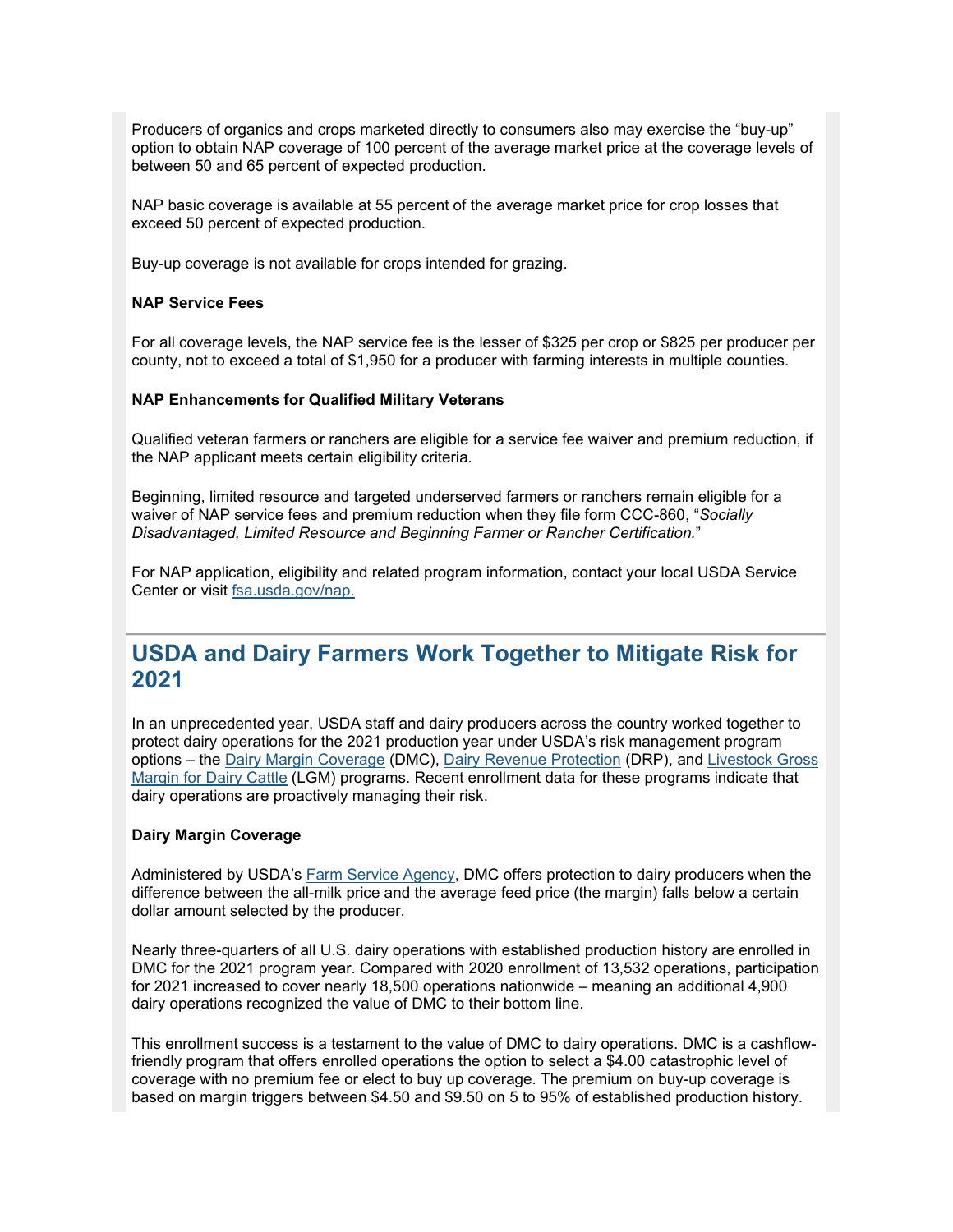For coverage at the maximum margin trigger of \$9.50, producers pay \$0.15 per hundredweight of established milk production history.

To date, DMC has paid out more than \$500 million in program benefits to dairy operations enrolled in calendar years 2019 and 2020. Margin payments triggered seven months in 2019 and four months, to date, for the 2020 DMC program year.

#### **Additional Protection for Dairy**

Approximately 3,000 operations purchased additional protection under DRP, which covers 30% of the milk supply and has provided more than \$400 million in payments to covered operations since 2019. DRP, now in its second year, has grown from 2,500 policies in 2019. Additionally, 200 producers purchased coverage through LGM. Both LGM and DRP are managed by USDA's [Risk](https://gcc02.safelinks.protection.outlook.com/?data=04%7C01%7C%7C8b89667300a341bb5f7b08d8b95eb713%7Ced5b36e701ee4ebc867ee03cfa0d4697%7C0%7C0%7C637463163736724477%7CUnknown%7CTWFpbGZsb3d8eyJWIjoiMC4wLjAwMDAiLCJQIjoiV2luMzIiLCJBTiI6Ik1haWwiLCJXVCI6Mn0%3D%7C1000&reserved=0&sdata=gcNONd5u5cyv%2FmjGc%2Bo%2BInOIzrBeu%2Fq3IGpbPT7WKn8%3D&url=https%3A%2F%2Fwww.rma.usda.gov%2F%3Futm_medium%3Demail%26utm_source%3Dgovdelivery&utm_medium=email&utm_source=govdelivery)  [Management Agency.](https://gcc02.safelinks.protection.outlook.com/?data=04%7C01%7C%7C8b89667300a341bb5f7b08d8b95eb713%7Ced5b36e701ee4ebc867ee03cfa0d4697%7C0%7C0%7C637463163736724477%7CUnknown%7CTWFpbGZsb3d8eyJWIjoiMC4wLjAwMDAiLCJQIjoiV2luMzIiLCJBTiI6Ik1haWwiLCJXVCI6Mn0%3D%7C1000&reserved=0&sdata=gcNONd5u5cyv%2FmjGc%2Bo%2BInOIzrBeu%2Fq3IGpbPT7WKn8%3D&url=https%3A%2F%2Fwww.rma.usda.gov%2F%3Futm_medium%3Demail%26utm_source%3Dgovdelivery&utm_medium=email&utm_source=govdelivery)

While DRP insures against unexpected declines in the quarterly revenue from milk sales, LGM provides protection against the loss of gross margin (market value of milk minus feed costs) on the milk produced from dairy cows.

#### **More Information**

Enrollment for 2022 coverage for DMC will take place in the fall of 2021. For more information about DMC and to use the online program decision tool, visit the [farmers.gov DMC webpage,](https://gcc02.safelinks.protection.outlook.com/?data=04%7C01%7C%7C8b89667300a341bb5f7b08d8b95eb713%7Ced5b36e701ee4ebc867ee03cfa0d4697%7C0%7C0%7C637463163736734441%7CUnknown%7CTWFpbGZsb3d8eyJWIjoiMC4wLjAwMDAiLCJQIjoiV2luMzIiLCJBTiI6Ik1haWwiLCJXVCI6Mn0%3D%7C1000&reserved=0&sdata=tXdtHgOCyIBXiXr34pLefABfFvuBhLdLUcpdpTWzCvA%3D&url=https%3A%2F%2Fwww.fsa.usda.gov%2Fprograms-and-services%2Ffarm-bill%2Ffarm-safety-net%2Fdairy-programs%2Findex%3Futm_medium%3Demail%26utm_source%3Dgovdelivery&utm_medium=email&utm_source=govdelivery) or contact your local USDA Service Center. To locate your local office, visit [farmers.gov/service-center-locator.](https://www.farmers.gov/service-center-locator?utm_medium=email&utm_source=govdelivery)

All Federal crop insurance policies are available from Approved Insurance Providers (AIP). To learn more about DRP and LGM and other crop and livestock insurance products, contact your local AIP. A list of AIPs is available at all USDA service centers and on the RMA website at the [Agent Locator](https://gcc02.safelinks.protection.outlook.com/?data=04%7C01%7C%7C8b89667300a341bb5f7b08d8b95eb713%7Ced5b36e701ee4ebc867ee03cfa0d4697%7C0%7C0%7C637463163736734441%7CUnknown%7CTWFpbGZsb3d8eyJWIjoiMC4wLjAwMDAiLCJQIjoiV2luMzIiLCJBTiI6Ik1haWwiLCJXVCI6Mn0%3D%7C1000&reserved=0&sdata=l0JKyvWfstUHpZrhpHPBEaFg9mwiHAmEb96CbnbhkX8%3D&url=https%3A%2F%2Fwww.rma.usda.gov%2FInformation-Tools%2FAgent-Locator-Page%3Futm_medium%3Demail%26utm_source%3Dgovdelivery&utm_medium=email&utm_source=govdelivery)  [Page.](https://gcc02.safelinks.protection.outlook.com/?data=04%7C01%7C%7C8b89667300a341bb5f7b08d8b95eb713%7Ced5b36e701ee4ebc867ee03cfa0d4697%7C0%7C0%7C637463163736734441%7CUnknown%7CTWFpbGZsb3d8eyJWIjoiMC4wLjAwMDAiLCJQIjoiV2luMzIiLCJBTiI6Ik1haWwiLCJXVCI6Mn0%3D%7C1000&reserved=0&sdata=l0JKyvWfstUHpZrhpHPBEaFg9mwiHAmEb96CbnbhkX8%3D&url=https%3A%2F%2Fwww.rma.usda.gov%2FInformation-Tools%2FAgent-Locator-Page%3Futm_medium%3Demail%26utm_source%3Dgovdelivery&utm_medium=email&utm_source=govdelivery)

All USDA Service Centers are open for business, including those that restrict in-person visits or require appointments. All Service Center visitors wishing to conduct business with FSA, Natural Resources Conservation Service, or any other Service Center agency should call ahead and schedule an appointment. Service Centers that are open for appointments will pre-screen visitors based on health concerns or recent travel, and visitors must adhere to social distancing guidelines. Visitors are also required to wear a face covering during their appointment. Our program delivery staff will continue to work with our producers by phone, email, and using online tools. More information on working with our Service Centers can be found at [farmers.gov/coronavirus.](https://www.farmers.gov/coronavirus?utm_medium=email&utm_source=govdelivery)

## **Submit Loan Requests for Financing Early**

The Farm Loan team in your area is already working on operating loans for spring 2021 and asks potential borrowers to submit their requests early so they can be timely processed. The farm loan team can help determine which loan programs are best for applicants.

FSA offers a wide range of low-interest loans that can meet the financial needs of any farm operation for just about any purpose. The traditional **farm operating and farm ownership loans** can help large and small farm operations take advantage of early purchasing discounts for spring inputs as well expenses throughout the year.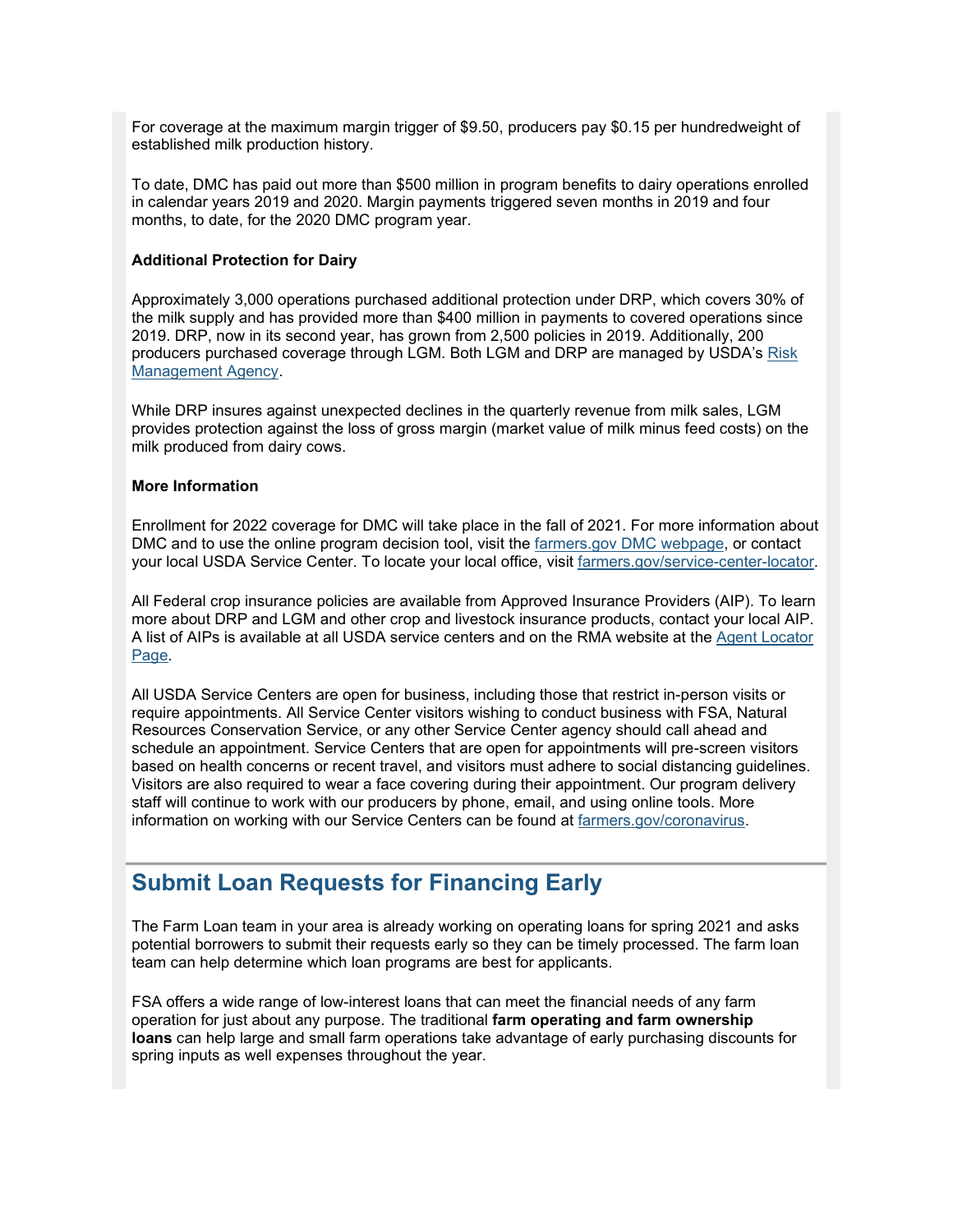**Microloans** are a simplified loan program that will provide up to \$50,000 for both Farm Ownership and Operating Microloans to eligible applicants. These loans, targeted for smaller and nontraditional operations, can be used for operating expenses, starting a new operation, purchasing equipment, and other needs associated with a farming operation. Loans to beginning farmers and members of underserved groups are a priority.

Other types of loans available include:

**Marketing Assistance Loans** allow producers to use eligible commodities as loan collateral and obtain a 9-month loan while the crop is in storage. These loans provide cash flow to the producer and allow them to market the crop when prices may be more advantageous.

**Farm Storage Facility Loans** can be used to build permanent structures used to store eligible commodities, for storage and handling trucks, or portable or permanent handling equipment. A variety of structures are eligible under this loan, including bunker silos, grain bins, hay storage structures, and refrigerated structures for vegetables and fruit. A producer may borrow up to \$500,000 per loan**.**

## **Enrollment Continues for Agriculture Risk Coverage and Price Loss Coverage Programs for 2021**

Agricultural producers can now make elections and enroll in the Agriculture Risk Coverage (ARC) and Price Loss Coverage (PLC) programs for the 2021 crop year. The signup period opened Tuesday, Oct. 13. These key U.S. Department of Agriculture (USDA) safety-net programs help producers weather fluctuations in either revenue or price for certain crops, and more than \$5 billion in payments are in the process of going out to producers who signed up for the 2019 crop year.

Enrollment for the 2021 crop year closes March 15, 2021.

ARC provides income support payments on historical base acres when actual crop revenue declines below a specified guaranteed level. PLC provides income support payments on historical base acres when the effective price for a covered commodity falls below its reference price.

Covered commodities include barley, canola, large and small chickpeas, corn, crambe, flaxseed, grain sorghum, lentils, mustard seed, oats, peanuts, dry peas, rapeseed, long grain rice, medium and short grain rice, safflower seed, seed cotton, sesame, soybeans, sunflower seed and wheat.

#### **2021 Elections and Enrollment**

Producers can elect coverage and enroll in crop-by-crop ARC-County or PLC, or ARC-Individual for the entire farm, for the 2021 crop year. Although election changes for 2021 are optional, enrollment (signed contract) is required for each year of the program. If a producer has a multi-year contract on the farm and makes an election change for 2021, it will be necessary to sign a new contract.

If an election is not submitted by the deadline of March 15, 2021, the election defaults to the current election for crops on the farm from the prior crop year.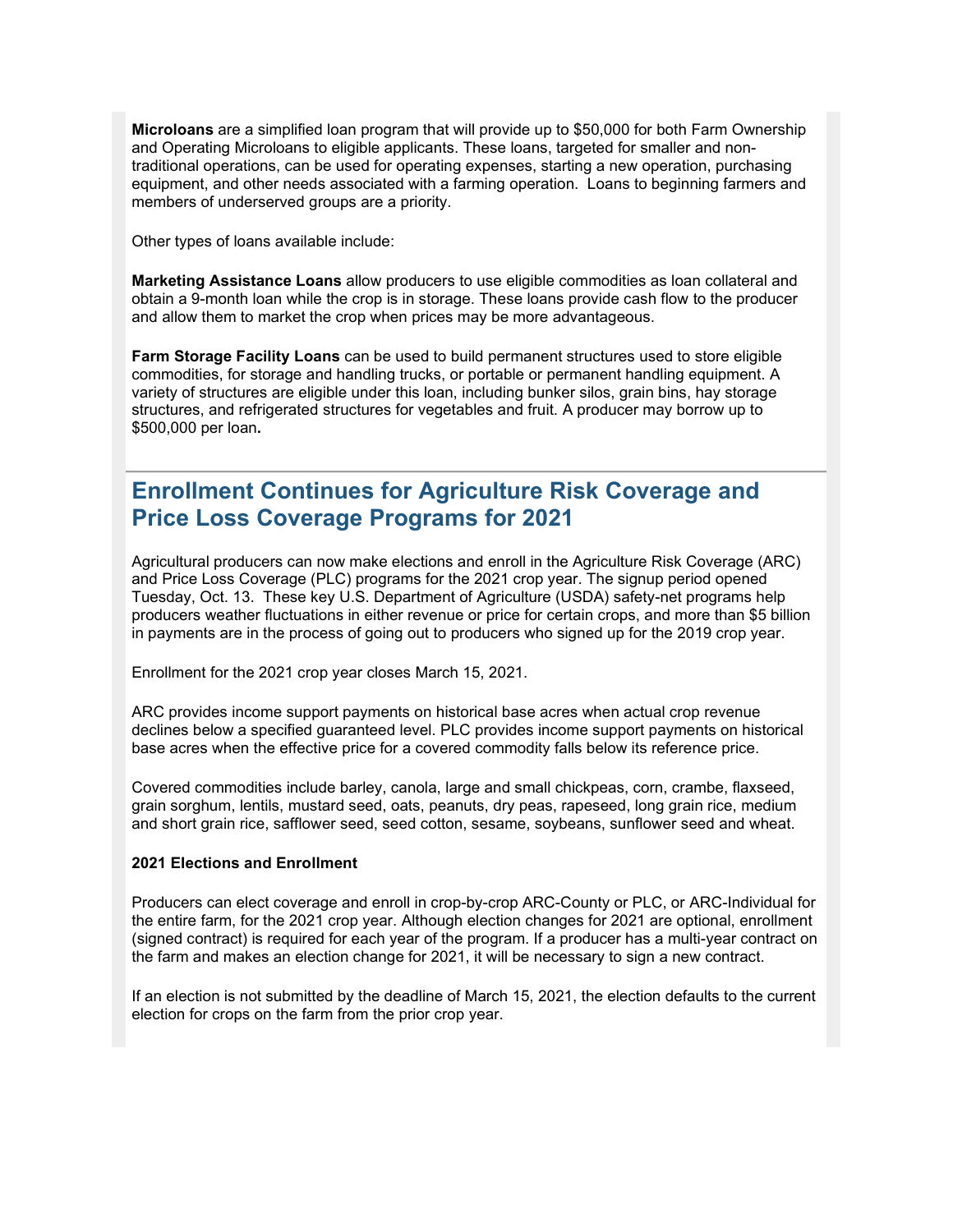For crop years 2022 and 2023, producers will have an opportunity to make new elections during those signups. Farm owners cannot enroll in either program unless they have a share interest in the farm.

#### **2019 Crop Year ARC and PLC Payments**

FSA began processing payments last week for 2019 ARC-County (ARC-CO) and PLC on covered commodities that met payment triggers on farms enrolled for the 2019 crop year. In addition to the \$5 billion now in process, FSA anticipates it will issue additional payments by the end of November for 2019 commodities covered under ARC-Individual (ARC-IC) and additional commodities that trigger PLC and ARC-CO payments for which rates have not yet been published

Producers who had 2019 covered commodities enrolled in ARC-CO can visit the [ARC and PLC](https://gcc02.safelinks.protection.outlook.com/?data=04%7C01%7C%7C7927dde7a5a140fd9e4108d87c2778f1%7Ced5b36e701ee4ebc867ee03cfa0d4697%7C0%7C0%7C637395856261304709%7CUnknown%7CTWFpbGZsb3d8eyJWIjoiMC4wLjAwMDAiLCJQIjoiV2luMzIiLCJBTiI6Ik1haWwiLCJXVCI6Mn0%3D%7C1000&reserved=0&sdata=QzhBRBCy3GGNER6tzczVmr6v1%2FHLD19Ap2g5qUFN1ZY%3D&url=https%3A%2F%2Fwww.fsa.usda.gov%2Fprograms-and-services%2Farcplc_program%2Findex%3Futm_medium%3Demail%26utm_source%3Dgovdelivery&utm_medium=email&utm_source=govdelivery)  [webpage](https://gcc02.safelinks.protection.outlook.com/?data=04%7C01%7C%7C7927dde7a5a140fd9e4108d87c2778f1%7Ced5b36e701ee4ebc867ee03cfa0d4697%7C0%7C0%7C637395856261304709%7CUnknown%7CTWFpbGZsb3d8eyJWIjoiMC4wLjAwMDAiLCJQIjoiV2luMzIiLCJBTiI6Ik1haWwiLCJXVCI6Mn0%3D%7C1000&reserved=0&sdata=QzhBRBCy3GGNER6tzczVmr6v1%2FHLD19Ap2g5qUFN1ZY%3D&url=https%3A%2F%2Fwww.fsa.usda.gov%2Fprograms-and-services%2Farcplc_program%2Findex%3Futm_medium%3Demail%26utm_source%3Dgovdelivery&utm_medium=email&utm_source=govdelivery) for payment rates applicable to their county and each covered commodity. For farms and covered commodities enrolled in 2019 PLC, the following crops met payment triggers: barley, canola, chickpeas (small and large), corn, dry peas, grain sorghum, lentils, long and medium grain rice, peanuts, seed cotton and wheat.

Oats and soybeans did not meet 2019 PLC payment triggers.

2019 PLC payment rates for the following covered commodities have not been determined: crambe, flaxseed, mustard seed, rapeseed, safflower, sesame seed, sunflower seed and temperate Japonica rice. Payment rates for these commodities will be announced at a later date.

#### **Web-Based Decision Tools**

In partnership with USDA, the University of Illinois and Texas A&M University offer web-based decision tools to assist producers in making informed, educated decisions using crop data specific to their respective farming operations. Tools include:

- [Gardner-farmdoc Payment Calculator,](https://gcc02.safelinks.protection.outlook.com/?data=04%7C01%7C%7C7927dde7a5a140fd9e4108d87c2778f1%7Ced5b36e701ee4ebc867ee03cfa0d4697%7C0%7C0%7C637395856261304709%7CUnknown%7CTWFpbGZsb3d8eyJWIjoiMC4wLjAwMDAiLCJQIjoiV2luMzIiLCJBTiI6Ik1haWwiLCJXVCI6Mn0%3D%7C1000&reserved=0&sdata=UuxxjcKvMO4DFsGqxOrxogQBPMAdQr7ZGO0NA0eiVa0%3D&url=https%3A%2F%2Ffarmdocdaily.illinois.edu%2F2019%2F08%2Fintroducing-the-gardner-farmdoc-payment-calculator.html%3Futm_medium%3Demail%26utm_source%3Dgovdelivery&utm_medium=email&utm_source=govdelivery) the University of Illinois tool that offers farmers the ability to run payment estimate modeling for their farms and counties for ARC-County and PLC.
- [ARC and PLC Decision Tool,](https://gcc02.safelinks.protection.outlook.com/?data=04%7C01%7C%7C7927dde7a5a140fd9e4108d87c2778f1%7Ced5b36e701ee4ebc867ee03cfa0d4697%7C0%7C0%7C637395856261314665%7CUnknown%7CTWFpbGZsb3d8eyJWIjoiMC4wLjAwMDAiLCJQIjoiV2luMzIiLCJBTiI6Ik1haWwiLCJXVCI6Mn0%3D%7C1000&reserved=0&sdata=OcD62mTpEITzyuI8DfbJvrDmeXWtt%2FYzVp9s5ngIyi0%3D&url=https%3A%2F%2Fwww.afpc.tamu.edu%2F%3Futm_medium%3Demail%26utm_source%3Dgovdelivery&utm_medium=email&utm_source=govdelivery) the Texas A&M tool allows producers to analyze payment yield updates and expected payments for 2021. Producers who have used the tool in the past should see their username and much of their farm data already available in the system.

#### **More Information**

For more information on ARC and PLC, including two online decision tools that assist producers in making enrollment and election decisions specific to their operations, visit the [ARC and PLC](https://gcc02.safelinks.protection.outlook.com/?data=04%7C01%7C%7C7927dde7a5a140fd9e4108d87c2778f1%7Ced5b36e701ee4ebc867ee03cfa0d4697%7C0%7C0%7C637395856261314665%7CUnknown%7CTWFpbGZsb3d8eyJWIjoiMC4wLjAwMDAiLCJQIjoiV2luMzIiLCJBTiI6Ik1haWwiLCJXVCI6Mn0%3D%7C1000&reserved=0&sdata=YXHrSHnQl%2BhEhq%2FzLf6bZeS0ik4gc4k22Knh8GDgbxI%3D&url=https%3A%2F%2Fwww.fsa.usda.gov%2Fprograms-and-services%2Farcplc_program%2Findex%3Futm_medium%3Demail%26utm_source%3Dgovdelivery&utm_medium=email&utm_source=govdelivery)  [webpage.](https://gcc02.safelinks.protection.outlook.com/?data=04%7C01%7C%7C7927dde7a5a140fd9e4108d87c2778f1%7Ced5b36e701ee4ebc867ee03cfa0d4697%7C0%7C0%7C637395856261314665%7CUnknown%7CTWFpbGZsb3d8eyJWIjoiMC4wLjAwMDAiLCJQIjoiV2luMzIiLCJBTiI6Ik1haWwiLCJXVCI6Mn0%3D%7C1000&reserved=0&sdata=YXHrSHnQl%2BhEhq%2FzLf6bZeS0ik4gc4k22Knh8GDgbxI%3D&url=https%3A%2F%2Fwww.fsa.usda.gov%2Fprograms-and-services%2Farcplc_program%2Findex%3Futm_medium%3Demail%26utm_source%3Dgovdelivery&utm_medium=email&utm_source=govdelivery)

For additional questions and assistance, contact your local USDA service center. To locate your local FSA office, visit [farmers.gov/service-locator.](https://www.farmers.gov/service-center-locator?utm_medium=email&utm_source=govdelivery)

USDA is an equal opportunity provider, employer and lender. To file a complaint of discrimination, write: USDA, Office of the Assistant Secretary for Civil Rights, Office of Adjudication, 1400